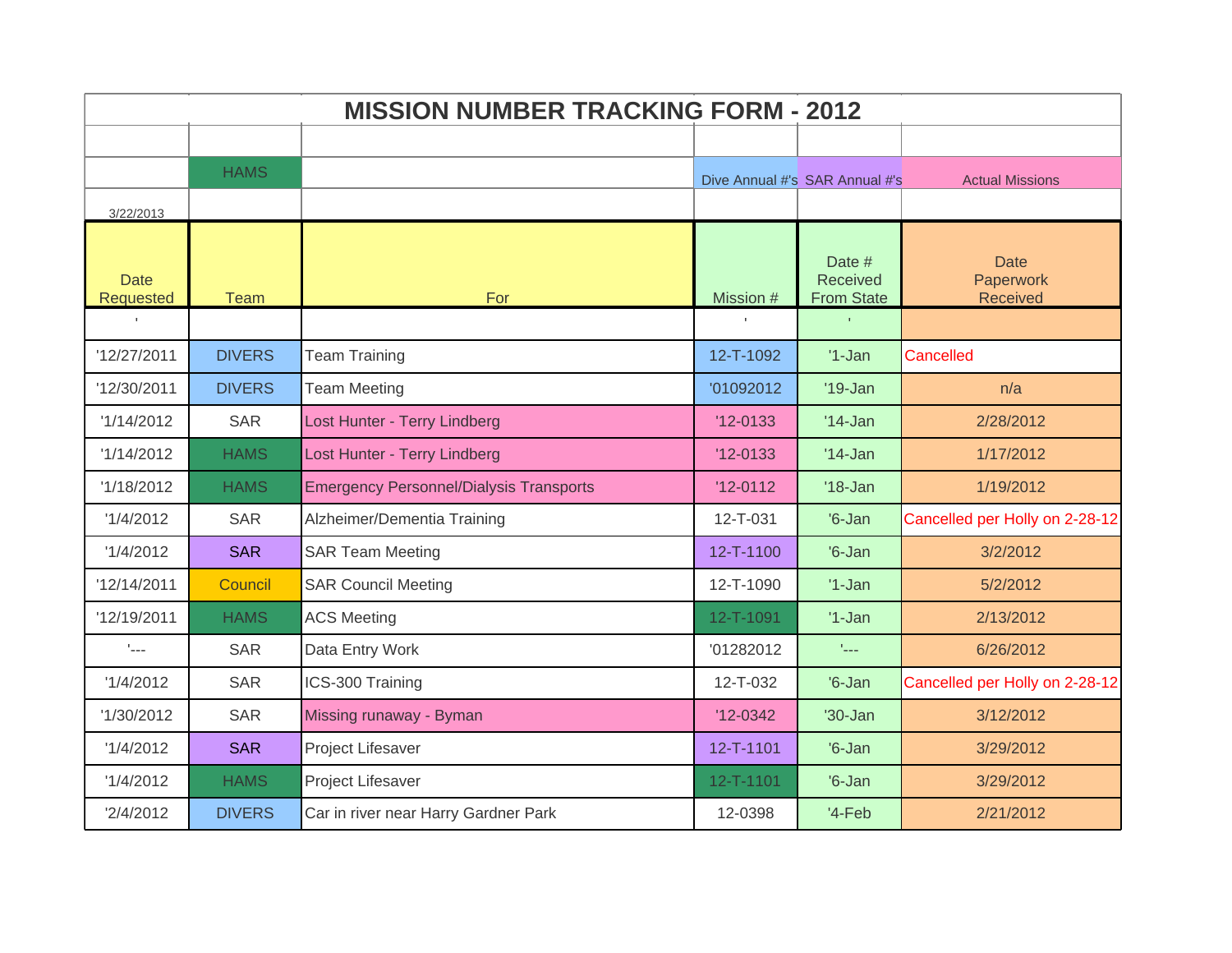|                                 | <b>HAMS</b>   |                                              |              | Dive Annual #'s SAR Annual #'s          | <b>Actual Missions</b>                      |
|---------------------------------|---------------|----------------------------------------------|--------------|-----------------------------------------|---------------------------------------------|
| 3/22/2013                       |               |                                              |              |                                         |                                             |
| <b>Date</b><br><b>Requested</b> | <b>Team</b>   | For                                          | Mission #    | Date #<br>Received<br><b>From State</b> | <b>Date</b><br>Paperwork<br><b>Received</b> |
| '1/11/2012                      | <b>SAR</b>    | Defensive Driving                            | 12-T-077     | $20 - Jan$                              | 3/2/2012                                    |
| '1/11/2012                      | <b>HAMS</b>   | Defensive Driving                            | 12-T-077     | 20-Jan                                  | 3/2/2012                                    |
| '1/4/2012                       | <b>SAR</b>    | Dinner Party/Team Building **Moved from 1/15 | 12-T-030     | $'6$ -Jan                               | 3/2/2012                                    |
| '12/30/2011                     | <b>DIVERS</b> | <b>Team Meeting</b>                          | 12-T-1146    | $'19$ -Jan                              | 2/15/2012                                   |
| '12/27/2011                     | <b>DIVERS</b> | <b>Team Training</b>                         | 12-T-1092    | $'1-Jan$                                | Cancelled                                   |
| '12/19/2011                     | <b>HAMS</b>   | <b>ACS Meeting</b>                           | 12-T-1091    | $'1-Jan$                                | 4/3/2012                                    |
| '1/11/2012                      | <b>SAR</b>    | <b>Tracking Training</b>                     | 12-T-078     | $'20$ -Jan                              | 3/2/2012                                    |
| '1/11/2012                      | <b>SAR</b>    | ICS-400 Training                             | 12-T-083     | 20-Jan                                  | Cancelled per Holly on 2-28-12              |
| '1/4/2012                       | <b>SAR</b>    | <b>SAR Team Meeting</b>                      | 12-T-1100    | $'6$ -Jan                               | 3/12/2012                                   |
| '1/11/2012                      | <b>SAR</b>    | <b>First Aid</b>                             | 12-T-079     | $'20$ -Jan                              | 3/2/2012                                    |
| '1/11/2012                      | <b>HAMS</b>   | <b>First Aid</b>                             | 12-T-079     | $'20$ -Jan                              | 3/2/2012                                    |
| '1/4/2012                       | <b>SAR</b>    | Project Lifesaver                            | 12-T-1101    | $'6$ -Jan                               | 3/29/2012                                   |
| '1/11/2012                      | <b>SAR</b>    | <b>ISAR</b>                                  | 12-T-080     | $'20$ -Jan                              | Cancelled per Ken on 2-27-12                |
| '12/27/2011                     | <b>DIVERS</b> | <b>Team Training</b>                         | 12-T-1092    | $'1-Jan$                                | 3/28/2012                                   |
| '12/30/2011                     | <b>DIVERS</b> | <b>Team Meeting</b>                          | 12-T-1146    | $'19$ -Jan                              | 3/13/2012                                   |
| '3/13/2012                      | <b>DIVERS</b> | Toutle River RR Bridge - man hit by train    | $'12 - 0848$ | $'13-Mar$                               | 4/10/2012                                   |
| '3/14/2012                      | <b>HAMS</b>   | <b>ELT Activation</b>                        | $'12-0870$   | '14-Mar                                 | 4/3/2012                                    |
| '1/11/2012                      | <b>SAR</b>    | <b>OTEP</b>                                  | 12-T-081     | $'20$ -Jan                              | 3/29/2012                                   |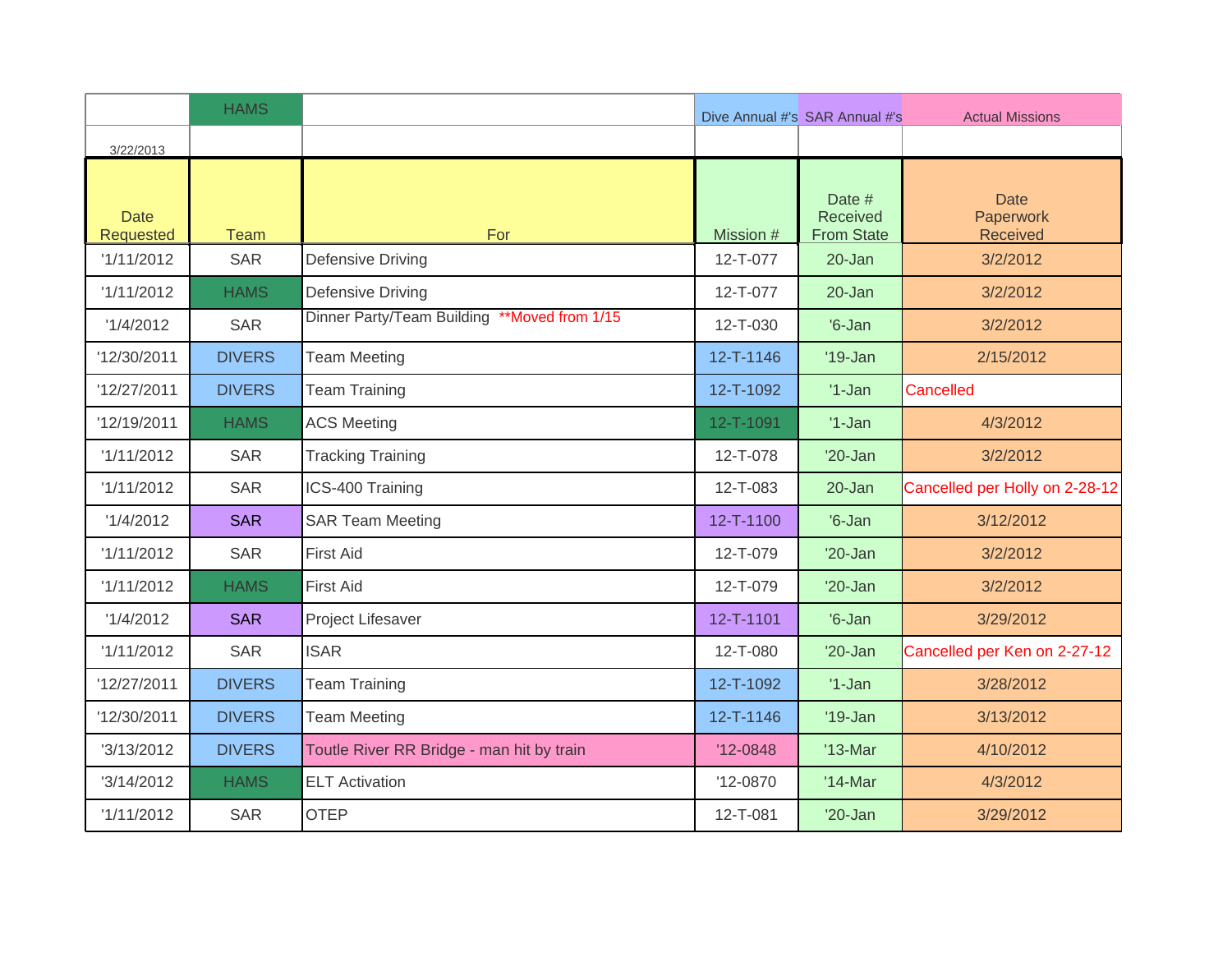|                           | <b>HAMS</b>   |                                   |                | Dive Annual #'s SAR Annual #'s          | <b>Actual Missions</b>                      |
|---------------------------|---------------|-----------------------------------|----------------|-----------------------------------------|---------------------------------------------|
| 3/22/2013                 |               |                                   |                |                                         |                                             |
| <b>Date</b><br>Requested  | <b>Team</b>   | For                               | Mission #      | Date #<br>Received<br><b>From State</b> | <b>Date</b><br>Paperwork<br><b>Received</b> |
| '2/28/2012                | <b>SAR</b>    | Map System Training               | $12 - T - 135$ | $'2$ -Mar                               | 3/29/2012                                   |
| '1/23/2012                | <b>SAR</b>    | Intro to SAR **Moved from 2/16    | $12 - T - 100$ | $3-Feb$                                 | 3/29/2012                                   |
| $\mathbf{L}_{\text{max}}$ | <b>SAR</b>    | Vehicle Maintenance               | '03202012      | $L_{\rm max}$                           | 6/27/2012                                   |
| '2/28/2012                | <b>SAR</b>    | Crime Scene Training              | 12-T-136       | $'2$ -Mar                               | 3/29/2012                                   |
| 2/28/2012                 | <b>HAMS</b>   | <b>Crime Scene Training</b>       | $12 - T - 136$ | $'2$ -Mar                               | 3/29/2012                                   |
| '12/19/2011               | <b>HAMS</b>   | <b>ACS Meeting</b>                | 12-T-1091      | $'1-Jan$                                | 4/3/2012                                    |
| '3/24/2012                | <b>DIVERS</b> | Overturned boat, Lewis River      | $'12-0966$     | '24-Mar                                 | 4/10/2012                                   |
| '1/11/2012                | <b>SAR</b>    | <b>Vehicle Operations</b>         | 12-T-082       | $'20$ -Jan                              | 6/26/2012                                   |
| '2/28/2012                | <b>SAR</b>    | Map System Training               | $12 - T - 135$ | $'2-Mar$                                | 6/26/2012                                   |
| '1/4/2012                 | <b>SAR</b>    | <b>SAR Team Meeting</b>           | 12-T-1100      | $'6$ -Jan                               | 6/27/2012                                   |
| '3/29/2012                | <b>DIVERS</b> | <b>Cowlitz Way Bridge Jumper</b>  | '03292012      | 1222                                    | 4/10/2012                                   |
| '1/4/2012                 | <b>SAR</b>    | Project Lifesaver                 | 12-T-1101      | $'6$ -Jan                               | 6/26/2012                                   |
| '12/30/2011               | <b>DIVERS</b> | <b>Team Meeting</b>               | 12-T-1146      | $'19$ -Jan                              | 4/10/2012                                   |
| '3/26/2012                | <b>SAR</b>    | Work Party at RIZAD               | $12 - T - 187$ | 30-Mar                                  | Cancelled per Holly on 6-26-12              |
| '3/26/2012                | <b>SAR</b>    | Intro to SAR                      | 12-T-188       | 30-Mar                                  | Cancelled per Holly on 6-26-12              |
| '4/13/2012                | <b>DIVERS</b> | Plane flipped - Cottonwood Island | $'12-1209$     | $'13-Apr$                               | 4/17/2012                                   |
| '12/27/2011               | <b>DIVERS</b> | <b>Team Training</b>              | 12-T-1092      | $'1-Jan$                                | 4/17/2012                                   |
| '3/23/2012                | <b>SAR</b>    | <b>CISD Training</b>              | $12 - T - 174$ | 23-Mar                                  | 6/27/2012                                   |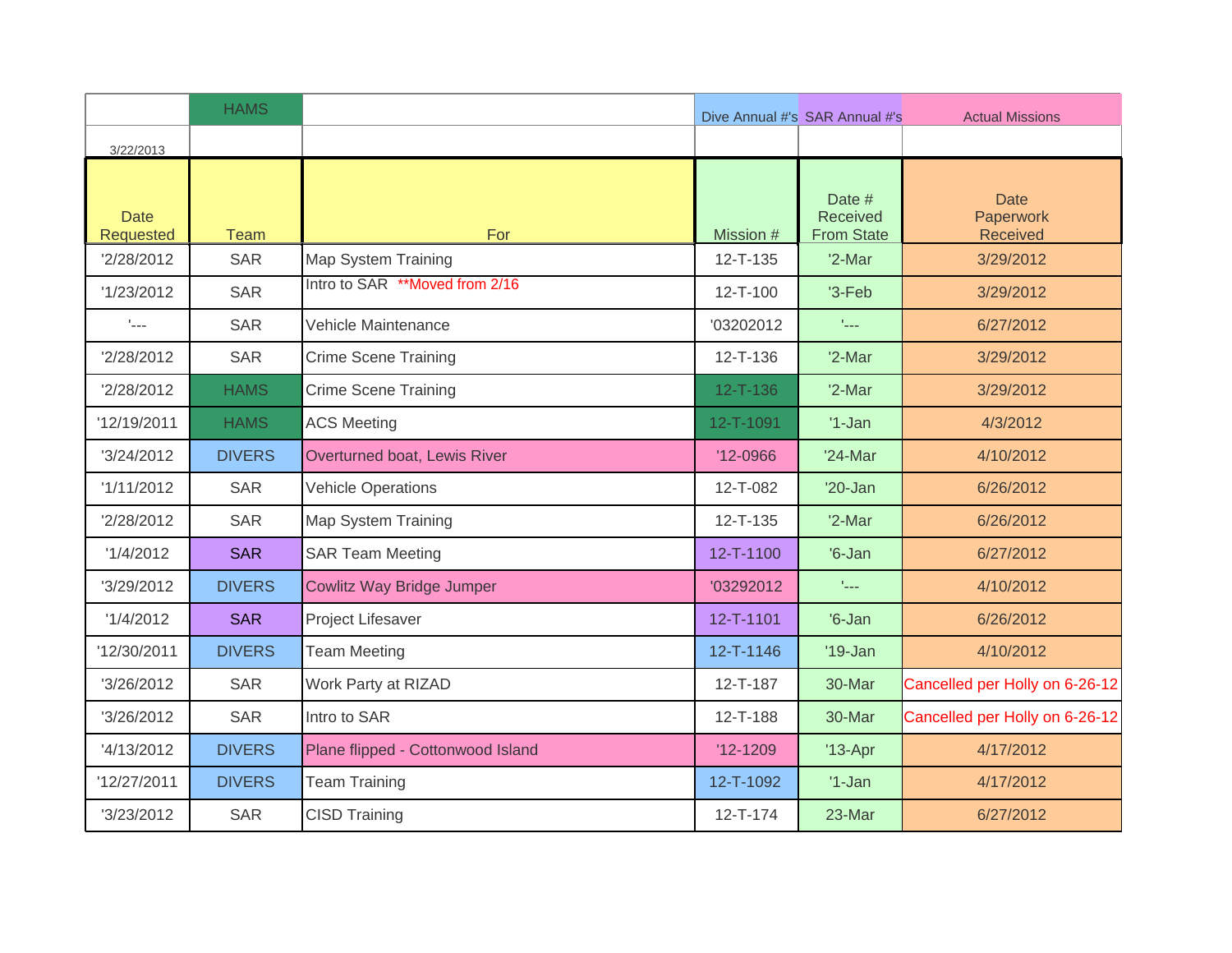|                          | <b>HAMS</b>   |                                                    |                 | Dive Annual #'s SAR Annual #'s          | <b>Actual Missions</b>                      |
|--------------------------|---------------|----------------------------------------------------|-----------------|-----------------------------------------|---------------------------------------------|
| 3/22/2013                |               |                                                    |                 |                                         |                                             |
| <b>Date</b><br>Requested | <b>Team</b>   | For                                                | Mission #       | Date #<br>Received<br><b>From State</b> | <b>Date</b><br>Paperwork<br><b>Received</b> |
| '4/20/2012               | <b>SAR</b>    | Missing Autistic 17 yo - Kalama                    | $'12-1305$      | 20-Apr                                  | 6/26/2012                                   |
| '3/23/2012               | <b>SAR</b>    | Search Technique Training                          | $12 - T - 175$  | 23-Mar                                  | 6/26/2012                                   |
| '1/4/2012                | <b>SAR</b>    | <b>SAR Team Meeting</b>                            | 12-T-1100       | $'6$ -Jan                               | 6/27/2012                                   |
| '4/24/2012               | <b>DIVERS</b> | Stranded on Burke (Cottonwood) Island              | $'12 - 1346$    | $'24-Apr$                               | 4/30/2012                                   |
| '12/19/2011              | <b>HAMS</b>   | <b>ACS Meeting</b>                                 | 12-T-1091       | $'1-Jan$                                | 6/11/2012                                   |
| '3/23/2012               | <b>SAR</b>    | *Changed from 4/21<br>PR - March of Dimes          | 12-T-176        | 23-Mar                                  | 6/26/2012                                   |
| '3/23/2012               | <b>SAR</b>    | Boat Certification/Boat Practical Postponed (3/26) | $12 - T - 177$  | 23-Mar                                  | Cancelled per Holly on 6-26-12              |
| 15/1/2012                | <b>DIVERS</b> | <b>Boat unattended - Gearhart Gardens</b>          | $'12-1458$      | $'1-May$                                | 5/11/2012                                   |
| '12/14/2011              | Council       | <b>SAR Council Meeting</b>                         | 12-T-1090       | $'1-Jan$                                | 5/3/2012                                    |
| '1/4/2012                | <b>SAR</b>    | Project Lifesaver                                  | $12 - T - 1101$ | $'6$ -Jan                               | Cancelled per Holly on 9-10-12              |
| '5/9/2012                | <b>DIVERS</b> | <b>Boat unattended - Cowlitz River</b>             | $'12 - 1546$    | '9-May                                  | 5/11/2012                                   |
| '5/9/2012                | <b>DIVERS</b> | <b>Cottonwood Island Kayakers</b>                  | $'12-1550$      | '9-May                                  | 5/11/2012                                   |
| '5/9/2012                | <b>DIVERS</b> | <b>Suicidal into Silver Lake</b>                   | $'12-1552$      | $9-May$                                 | 5/11/2012                                   |
| $L_{\rm max}$            | <b>SAR</b>    | <b>OTEP</b>                                        | '05102012       | $L_{\rm max}$                           | 6/26/2012                                   |
| 15/14/2012               | <b>DIVERS</b> | Kalama River - people calling for help             | $'12-1620$      | $'14$ -May                              | 5/16/2012                                   |
| '12/30/2011              | <b>DIVERS</b> | <b>Team Meeting</b>                                | 12-T-1146       | $'19$ -Jan                              | 5/15/2012                                   |
| '12/27/2011              | <b>DIVERS</b> | <b>Team Training</b>                               | 12-T-1092       | $'1-Jan$                                | 5/21/2012                                   |
| '12/19/2011              | <b>HAMS</b>   | <b>ACS Meeting</b>                                 | 12-T-1091       | $'1-Jan$                                | 6/11/2012                                   |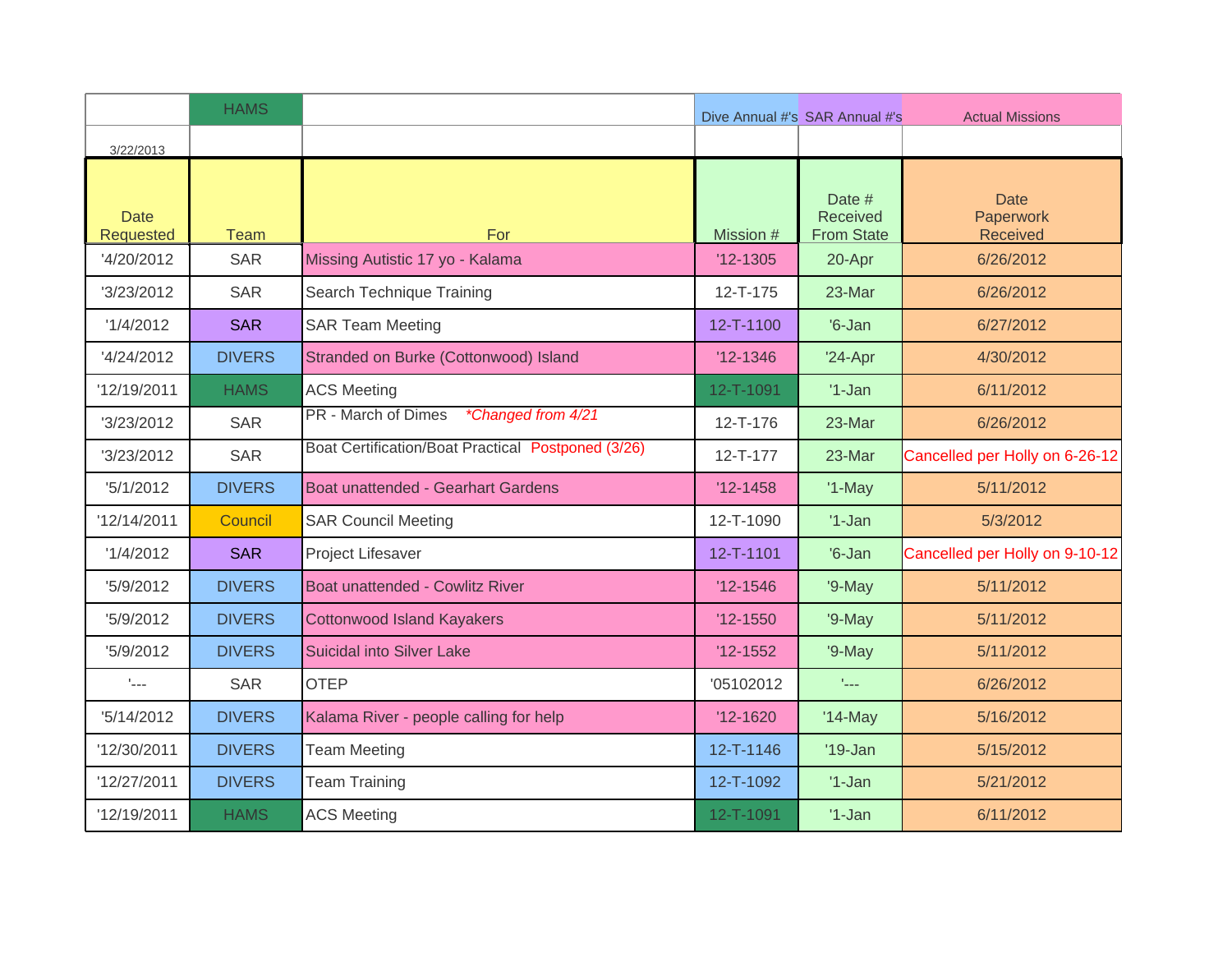|                          | <b>HAMS</b>   |                                                      |                 | Dive Annual #'s SAR Annual #'s          | <b>Actual Missions</b>                      |
|--------------------------|---------------|------------------------------------------------------|-----------------|-----------------------------------------|---------------------------------------------|
| 3/22/2013                |               |                                                      |                 |                                         |                                             |
| <b>Date</b><br>Requested | <b>Team</b>   | For                                                  | Mission #       | Date #<br>Received<br><b>From State</b> | <b>Date</b><br>Paperwork<br><b>Received</b> |
| 5/1/2012                 | <b>SAR</b>    | <b>Tracking Training</b>                             | $12 - T - 242$  | 3-May                                   | Cancelled per Holly on 9-10-12              |
| '1/4/2012                | <b>SAR</b>    | <b>SAR Team Meeting</b>                              | 12-T-1100       | $'6$ -Jan                               | 6/26/2012                                   |
| 6/2/2012                 | <b>SAR</b>    | Missing man - possibly fell from bridge              | $'12 - 1880$    | $'2-Jun$                                | 6/26/2012                                   |
| 6/3/2012                 | <b>DIVERS</b> | Body in Columbia - later identified as missing Camas | $'12-1892$      | $3-Jun$                                 | 6/6/2012                                    |
| '1/4/2012                | <b>SAR</b>    | Project Lifesaver                                    | 12-T-1101       | $'6$ -Jan                               | 6/26/2012                                   |
| '1/4/2012                | <b>HAMS</b>   | Project Lifesaver                                    | 12-T-1101       | $'6$ -Jan                               | 6/26/2012                                   |
| '6/9/2012                | <b>DIVERS</b> | Lewis & Clark Jumper                                 | $'12-1966$      | $9 - Jun$                               | 6/11/2012                                   |
| '6/10/2012               | <b>DIVERS</b> | <b>Ghost Bridge - Jumper</b>                         | $'12-1974$      | $'10$ -Jun                              | 6/11/2012                                   |
| '12/30/2011              | <b>DIVERS</b> | <b>Team Meeting</b>                                  | 12-T-1146       | $'19$ -Jan                              | 6/11/2012                                   |
| '6/16/2012               | <b>SAR</b>    | Skamania - injured kayaker                           | $'12 - 2052$    | $'16$ -Jun                              | Unable to respond                           |
| '12/27/2011              | <b>DIVERS</b> | <b>Team Training</b>                                 | 12-T-1092       | $'1-Jan$                                | <b>Cancelled per Liz</b>                    |
| '5/29/2012               | <b>SAR</b>    | <b>Basic Helicopter</b>                              | 12-T-288        | 29-May                                  | 6/27/2012                                   |
| 6/7/2012                 | <b>HAMS</b>   | Tour de Blast                                        | $'12 - T - 300$ | $'8$ -Jun                               | 7/10/2012                                   |
| '5/29/2012               | <b>SAR</b>    | Advanced Helicopter                                  | 12-T-289        | 29-May                                  | Cancelled per Holly on 6-26-12              |
| 15/1/2012                | <b>SAR</b>    | Search Technique Training                            | $12 - T - 241$  | 3-May                                   | 6/27/2012                                   |
| 6/24/2012                | <b>SAR</b>    | Missing 90 yo Female                                 | $'12 - 2166$    | $'24$ -Jun                              | Cancelled prior to leaving                  |
| '1/4/2012                | <b>SAR</b>    | <b>SAR Team Meeting</b>                              | 12-T-1100       | $'6$ -Jan                               |                                             |
| '12/14/2011              | Council       | <b>SAR Council Meeting</b>                           | 12-T-1090       | $'1-Jan$                                | Cancelled                                   |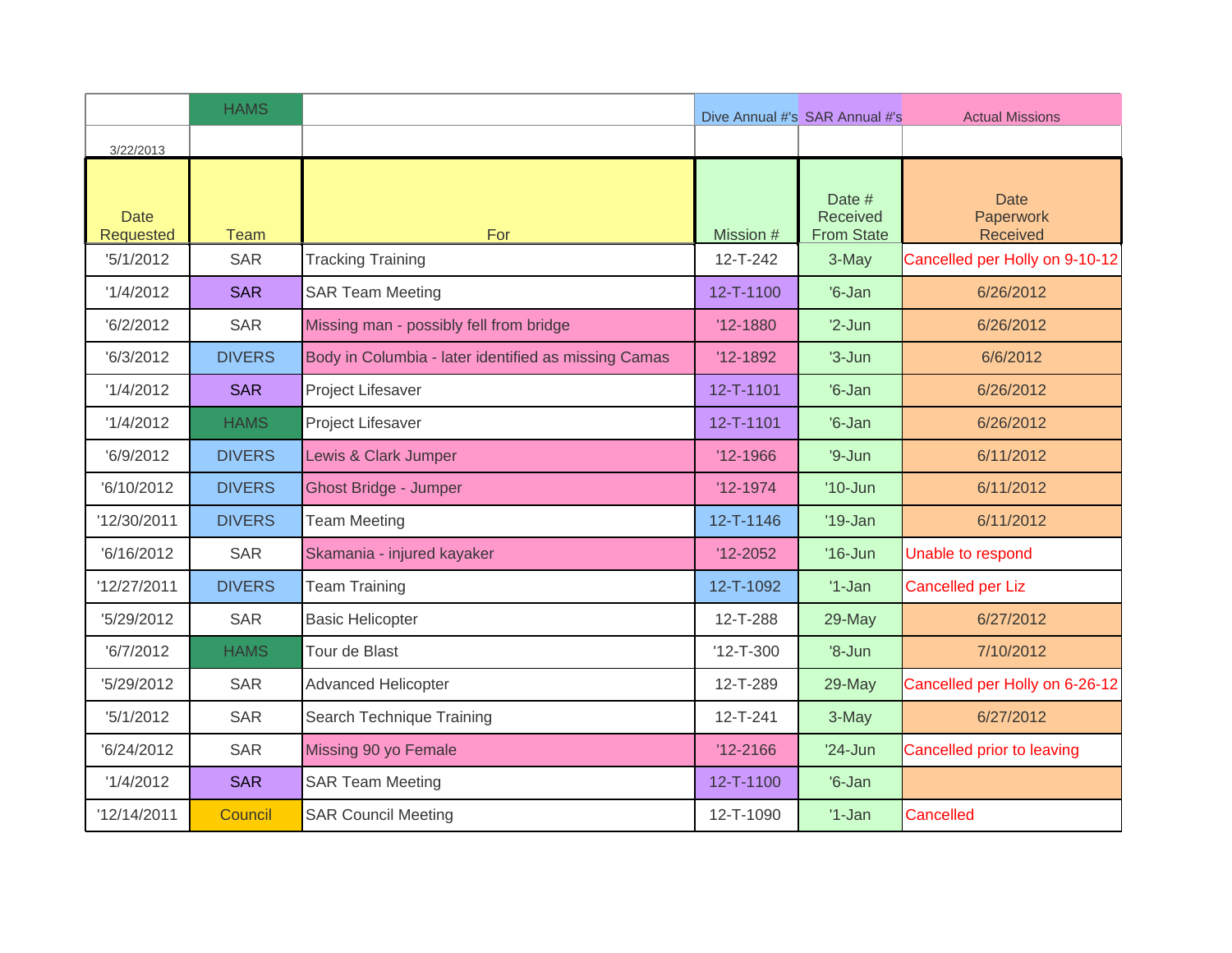|                                 | <b>HAMS</b>   |                                               |                 | Dive Annual #'s SAR Annual #'s          | <b>Actual Missions</b>                      |
|---------------------------------|---------------|-----------------------------------------------|-----------------|-----------------------------------------|---------------------------------------------|
| 3/22/2013                       |               |                                               |                 |                                         |                                             |
| <b>Date</b><br><b>Requested</b> | <b>Team</b>   | For                                           | Mission #       | Date #<br>Received<br><b>From State</b> | <b>Date</b><br>Paperwork<br><b>Received</b> |
| '12/19/2011                     | <b>HAMS</b>   | <b>ACS Meeting</b>                            | 12-T-1091       | $'1-Jan$                                | 7/10/2012                                   |
| '6/25/2012                      | <b>SAR</b>    | 4th of July Parade                            | $'12 - T - 341$ | 28-Jun                                  |                                             |
| '1/4/2012                       | <b>SAR</b>    | Project Lifesaver                             | 12-T-1101       | $'6$ -Jan                               |                                             |
| '7/7/2012                       | <b>DIVERS</b> | <b>Michael Bell Drowning</b>                  | $'12 - 2373$    | '7-Jul                                  | 7/10/2012                                   |
| '12/30/2011                     | <b>DIVERS</b> | <b>Team Meeting</b>                           | 12-T-1146       | $'19$ -Jan                              | 7/10/2012                                   |
| '7/12/2012                      | <b>DIVERS</b> | Raft near Beacon Hill Trestle                 | $'12 - 2455$    | $'15$ -Jul                              | 8/23/2012                                   |
| '7/15/2012                      | <b>DIVERS</b> | Dike Road, Woodland                           | $'12 - 2524$    | $'15$ -Jul                              | 8/23/2012                                   |
| '12/27/2011                     | <b>DIVERS</b> | <b>Team Training</b>                          | 12-T-1092       | $'1-Jan$                                | 7/15/2012                                   |
| '1/4/2012                       | <b>SAR</b>    | <b>SAR Team Meeting</b>                       | 12-T-1100       | $'6$ -Jan                               | 9/10/2012                                   |
| '12/19/2011                     | <b>HAMS</b>   | <b>ACS Meeting</b>                            | 12-T-1091       | $'1-Jan$                                | 10/15/2012                                  |
| '5/29/2012                      | <b>SAR</b>    | CC Fair - Public Relations (Selling tickets)  | 12-T-290        | 29-May                                  | 9/10/2012                                   |
| 7/27/2012                       | <b>SAR</b>    | <b>Evidence - Homicide at Cowlitz Gardens</b> | 12-ES-0034      | $27 -$ Jul                              | 9/10/2012                                   |
| 7/27/2012                       | <b>DIVERS</b> | <b>Evidence - Homicide at Cowlitz Gardens</b> | 12-ES-0034      | $27 -$ Jul                              | 8/23/2012                                   |
| '1/4/2012                       | <b>SAR</b>    | Project Lifesaver                             | 12-T-1101       | $'6$ -Jan                               | 9/10/2012                                   |
| $\mathbf{L}_{\text{max}}$       | <b>SAR</b>    | <b>Orientation Meeting</b>                    | '08022012       | $\mathcal{L}_{\text{max}}$              | 9/10/2012                                   |
| 7/3/2012                        | <b>SAR</b>    | Swift Water Rescue Tech                       | 12-T-355        | $10 -$ Jul                              | Cancelled                                   |
| $L_{\rm max}$                   | <b>SAR</b>    | <b>Interviews</b>                             | '08052012       | $L_{\rm max}$                           | 10/31/2012                                  |
| '6/25/2012                      | <b>SAR</b>    | National Night Out                            | 12-T-342        | 28-Jun                                  | 9/10/2012                                   |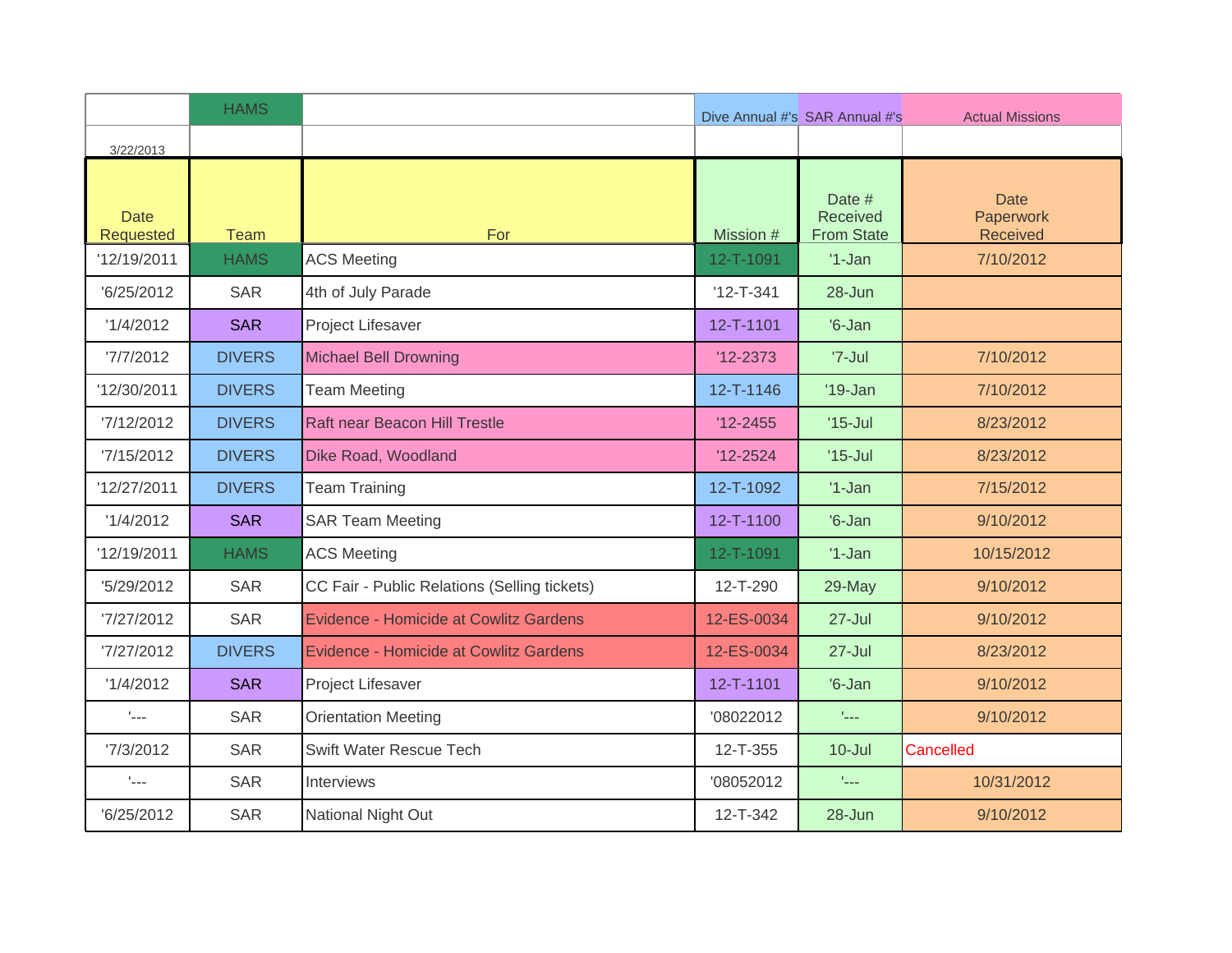|                           | <b>HAMS</b>   |                                                                   |                | Dive Annual #'s SAR Annual #'s          | <b>Actual Missions</b>                      |
|---------------------------|---------------|-------------------------------------------------------------------|----------------|-----------------------------------------|---------------------------------------------|
| 3/22/2013                 |               |                                                                   |                |                                         |                                             |
| <b>Date</b><br>Requested  | <b>Team</b>   | For                                                               | Mission #      | Date #<br>Received<br><b>From State</b> | <b>Date</b><br>Paperwork<br><b>Received</b> |
| 7/23/2012                 | <b>SAR</b>    | Relay for Life Fundraiser                                         | $12 - T - 400$ | $26$ -Jul                               | 11/11/2012                                  |
| '8/12/2012                | <b>DIVERS</b> | Body in Columbia - identified later as Sternwheeler<br>crewmember | $'12 - 2933$   | $'12$ -Aug                              | 8/23/2012                                   |
| '8/13/2012                | <b>DIVERS</b> | Overturned boat, Horseshoe Lake                                   | $'12 - 2947$   | $'13$ -Aug                              | 8/23/2012                                   |
| '12/30/2011               | <b>DIVERS</b> | <b>Team Meeting</b>                                               | 12-T-1146      | $'19$ -Jan                              | 8/23/2012                                   |
| '12/27/2011               | <b>DIVERS</b> | <b>Team Training</b>                                              | 12-T-1092      | $'1$ -Jan                               |                                             |
| $\mathbf{L}_{\text{max}}$ | <b>SAR</b>    | Vehicle Maintenance                                               | '08242012      | $L_{\rm max}$                           | 10/31/2012                                  |
| '8/24/2012                | <b>DIVERS</b> | <b>Toutle River</b>                                               | $'12-3134$     | $'24-Aug$                               | 11/7/2012                                   |
| $\mathbf{L}_{\text{max}}$ | <b>SAR</b>    | Vehicle Maintenance                                               | '08252012      | t <sub>an</sub>                         | 10/31/2012                                  |
| '7/3/2012                 | <b>SAR</b>    | <b>Basic Land Navigation</b>                                      | 12-T-356       | $10 -$ Jul                              | 9/10/2012                                   |
| '8/3/2012                 | <b>HAMS</b>   | Criterium Bike Race - PR                                          | 12-T-425       | 23-Aug                                  | 10/15/2012                                  |
| '7/3/2012                 | <b>SAR</b>    | <b>Tracking Training</b>                                          | 12-T-357       | $10 -$ Jul                              | 9/10/2012                                   |
| '1/4/2012                 | <b>SAR</b>    | <b>SAR Team Meeting</b>                                           | 12-T-1100      | $'6$ -Jan                               | 9/10/2012                                   |
| $\mathbf{L}_{\text{max}}$ | <b>SAR</b>    | <b>SAR Interviews</b>                                             | '08292012      | tical.                                  | 9/10/2012                                   |
| $L_{\rm max}$             | <b>SAR</b>    | <b>SAR Interviews</b>                                             | '08302012      | $\mathbf{r}_{\text{max}}$               | 1/30/2013                                   |
| '8/31/2012                | <b>SAR</b>    | <b>Fundraiser Meetings</b>                                        | 12-T-459       | *not received*                          | 10/31/2012                                  |
| 9/1/2012                  | <b>DIVERS</b> | Sinking boat, Kalama                                              | $'12 - 3251$   | $'1-Sep$                                | 9/10/2012                                   |
| '1/4/2012                 | <b>SAR</b>    | Project Lifesaver                                                 | 12-T-1101      | $'6$ -Jan                               | 1/30/2013                                   |
| '8/31/2012                | <b>SAR</b>    | <b>Fundraiser Meetings</b>                                        | 12-T-459       | $'31-Aug$                               | 9/10/2012                                   |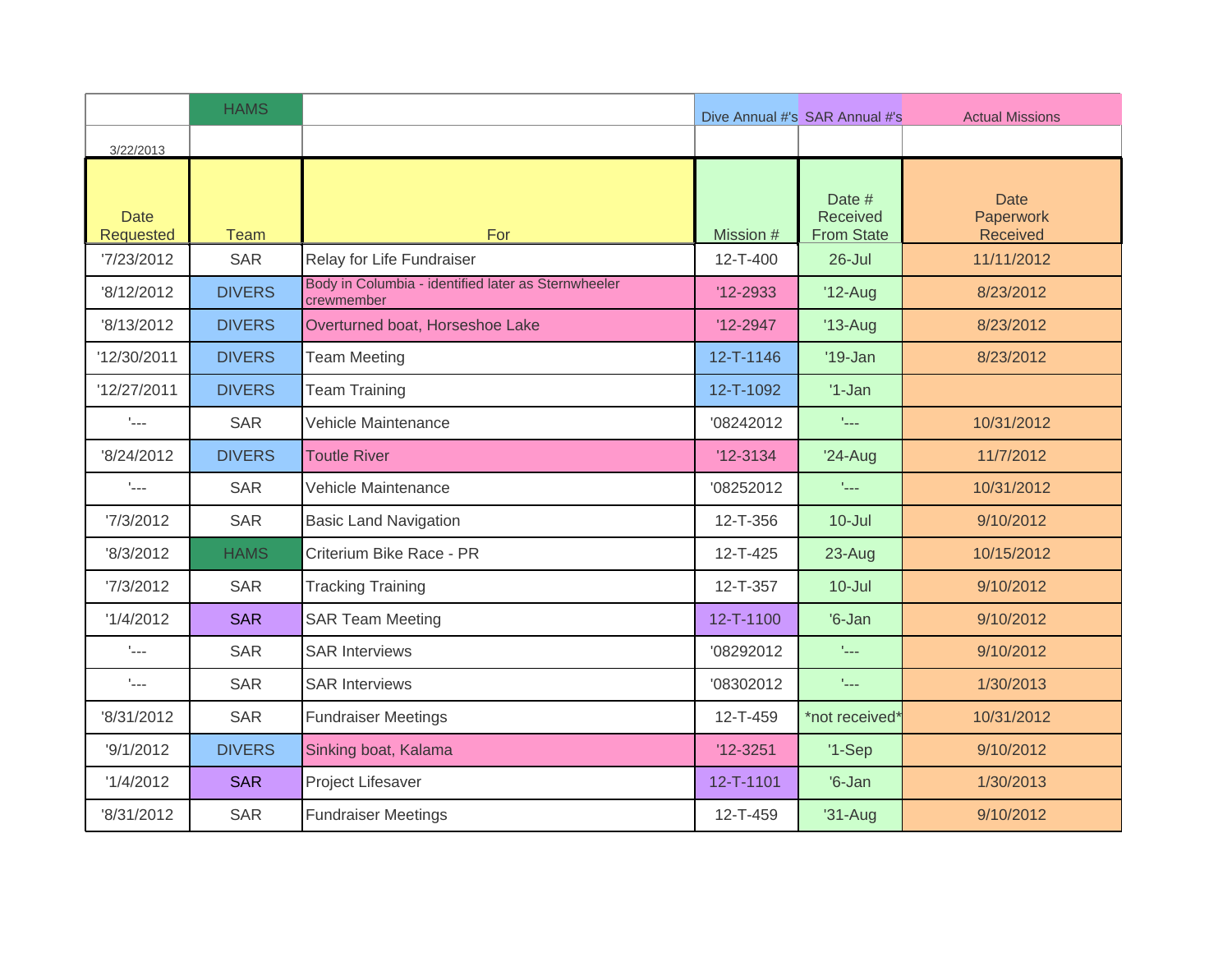|                           | <b>HAMS</b>   |                                    |                | Dive Annual #'s SAR Annual #'s          | <b>Actual Missions</b>                      |
|---------------------------|---------------|------------------------------------|----------------|-----------------------------------------|---------------------------------------------|
| 3/22/2013                 |               |                                    |                |                                         |                                             |
| <b>Date</b><br>Requested  | Team          | For                                | Mission #      | Date #<br>Received<br><b>From State</b> | <b>Date</b><br>Paperwork<br><b>Received</b> |
| '8/3/2012                 | <b>HAMS</b>   | Woodland Safety Fair               | $12 - T - 426$ | $'23$ -Aug                              | 10/15/2012                                  |
| '12/30/2011               | <b>DIVERS</b> | <b>Team Meeting</b>                | 12-T-1146      | $'19$ -Jan                              | 9/11/2012                                   |
| '12/19/2011               | <b>HAMS</b>   | <b>ACS Meeting</b>                 | 12-T-1091      | $'1-Jan$                                | 10/15/2012                                  |
| '8/31/2012                | <b>SAR</b>    | <b>Fundraiser Meetings</b>         | 12-T-459       | $'31-Auq$                               | 1/30/2013                                   |
| $L_{\text{max}}$          | <b>SAR</b>    | <b>OTEP</b>                        | '08302012      | $L_{\rm max}$                           | 1/30/2013                                   |
| '12/27/2011               | <b>DIVERS</b> | <b>Team Training</b>               | 12-T-1092      | $'1-Jan$                                |                                             |
| '8/31/2012                | <b>SAR</b>    | <b>Fundraiser Meetings</b>         | 12-T-459       | $'31-Aug$                               | Cancelled                                   |
| '8/15/2012                | <b>SAR</b>    | <b>FUNSAR Training</b>             | 12-T-1238      | $'23-Aug$                               | Cancelled per Ken on 8-27-12                |
| '1/4/2012                 | <b>SAR</b>    | <b>SAR Team Meeting</b>            | 12-T-1100      | $'6$ -Jan                               | 1/30/2013                                   |
| '9/23/2012                | <b>DIVERS</b> | <b>Vehicle in Lewis River</b>      | $'12 - 3606$   | $'23-Sep$                               | 9/26/2012                                   |
| $\mathbf{L}_{\text{max}}$ | <b>SAR</b>    | <b>Boat Safety</b>                 | '09232012      | $L_{\rm max}$                           | 1/30/2013                                   |
| $\mathbf{L}_{\text{max}}$ | <b>SAR</b>    | Skamania "Evidence" Search - no #! | '09252012      | $L_{\rm max}$                           | 1/30/2013                                   |
| '12/14/2011               | Council       | <b>SAR Council Meeting</b>         | 12-T-1090      | $'1-Jan$                                | Cancelled                                   |
| '8/31/2012                | <b>SAR</b>    | <b>Fundraiser Meetings</b>         | 12-T-459       | $'31-Aug$                               | Cancelled                                   |
| '9/10/2012                | <b>SAR</b>    | Intro to SAR                       | 12-T-504       | '26-Sep                                 | 1/30/2013                                   |
| '12/19/2011               | <b>HAMS</b>   | <b>ACS Meeting</b>                 | 12-T-1091      | $'1-Jan$                                | 10/15/2012                                  |
| '8/31/2012                | <b>SAR</b>    | <b>Fundraiser Meetings</b>         | 12-T-459       | $'31-Aug$                               | 10/31/2012                                  |
| '1/4/2012                 | <b>SAR</b>    | Project Lifesaver                  | 12-T-1101      | $'6$ -Jan                               | 10/31/2012                                  |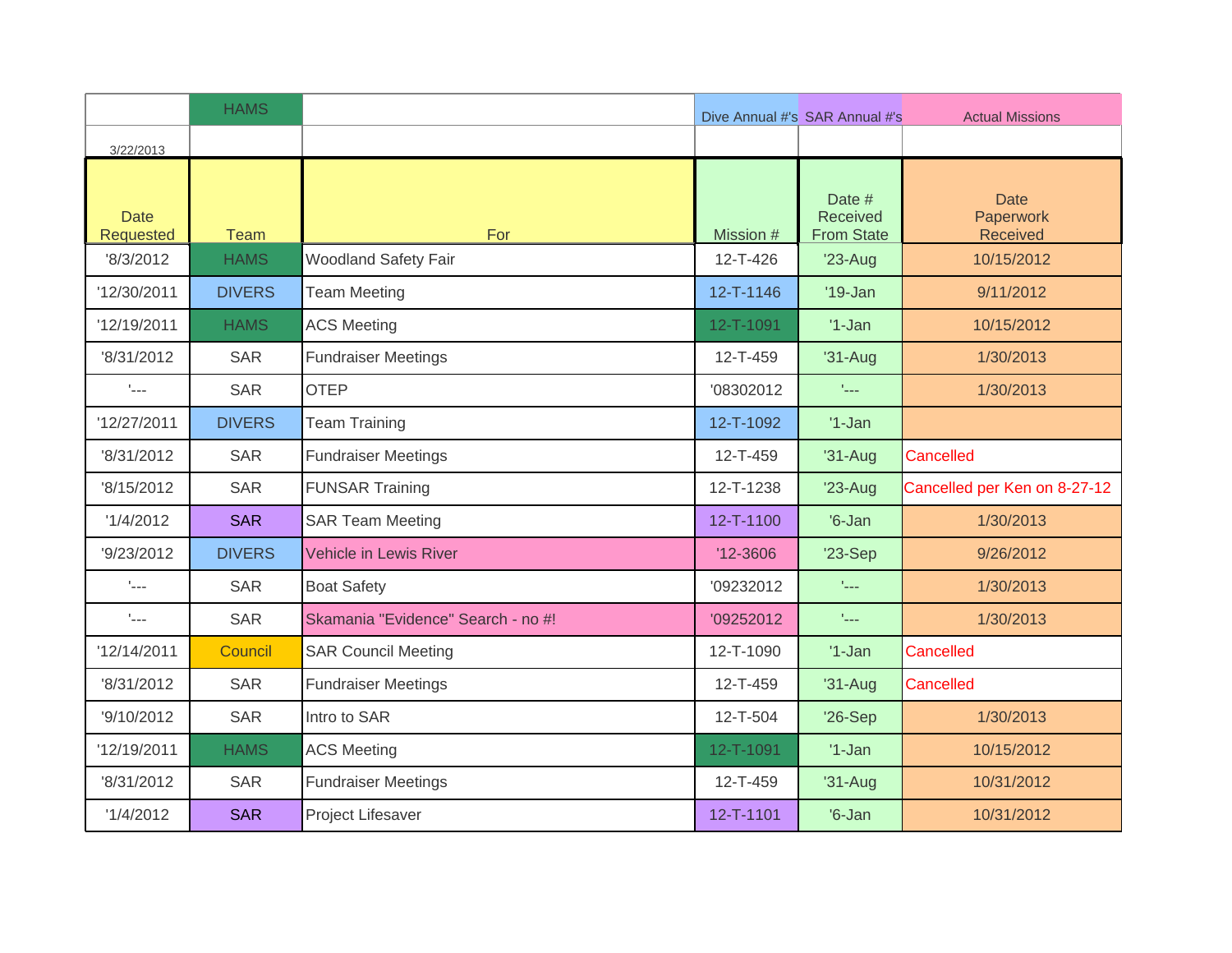|                           | <b>HAMS</b>   |                                                    |              | Dive Annual #'s SAR Annual #'s          | <b>Actual Missions</b>               |
|---------------------------|---------------|----------------------------------------------------|--------------|-----------------------------------------|--------------------------------------|
| 3/22/2013                 |               |                                                    |              |                                         |                                      |
| <b>Date</b><br>Requested  | <b>Team</b>   | For                                                | Mission #    | Date #<br>Received<br><b>From State</b> | <b>Date</b><br>Paperwork<br>Received |
| '8/15/2012                | <b>SAR</b>    | <b>FUNSAR Training</b>                             | 12-T-1238    | $'23-Aug$                               | Cancelled per Ken on 8-27-12         |
| '10/7/2012                | <b>DIVERS</b> | Bridge worker into Columbia                        | $'12-3766$   | '7-Oct                                  | 10/9/2012                            |
| '10/8/2012                | <b>SAR</b>    | Lewis County - Missing mushroom picker             | $'12-3771$   | $'8$ -Oct                               | 11/11/2012                           |
| '12/30/2011               | <b>DIVERS</b> | <b>Team Meeting</b>                                | 12-T-1146    | $'19$ -Jan                              | 10/9/2012                            |
| '8/31/2012                | <b>SAR</b>    | <b>Fundraiser Meetings</b>                         | 12-T-459     | $'31-Auq$                               | 11/11/2012                           |
| '10/4/2012                | <b>SAR</b>    | <b>New Member Training</b>                         | 12-T-1252    | $5-Oct$                                 | 10/22/2012                           |
| '10/11/2012               | <b>SAR</b>    | Evidence - Stolen Firearm 100 Block of Cowlitz Way | 12-ES-0050   | $11-Oct$                                | 11/2/2012                            |
| '9/24/2012                | <b>SAR</b>    | PR - Longview Fire Open House                      | 12-T-505     | $'26-Sep$                               | 11/2/2012                            |
| $\mathbf{L}_{\text{max}}$ | <b>SAR</b>    | <b>OTEP</b>                                        | '10152012    | t <sub>an</sub>                         | 12/24/2012                           |
| '8/31/2012                | <b>SAR</b>    | <b>Fundraiser Meetings</b>                         | 12-T-459     | $'31-Auq$                               | 11/11/2012                           |
| '10/4/2012                | <b>SAR</b>    | <b>New Member Training</b>                         | 12-T-1252    | $5-Oct$                                 | 10/22/2012                           |
| '8/15/2012                | <b>SAR</b>    | <b>Tracking Training</b>                           | 12-T-436     | $'23-Aug$                               | 11/11/2012                           |
| '10/16/2012               | <b>SAR</b>    | <b>Basic First Aid CPR</b>                         | 12-T-553     | $'17$ -Oct                              | 11/11/2012                           |
| '8/31/2012                | <b>SAR</b>    | <b>Fundraiser Meetings</b>                         | 12-T-459     | $'31-Aug$                               | Cancelled per Judi 1/30/13           |
| '12/19/2011               | <b>HAMS</b>   | <b>ACS Meeting</b>                                 | 12-T-1091    | $'1-Jan$                                | Cancelled                            |
| '10/4/2012                | <b>SAR</b>    | <b>New Member Training</b>                         | 12-T-1252    | $5-Oct$                                 | Cancelled                            |
| '10/27/2012               | <b>SAR</b>    | Skamania - two hikers                              | $'12 - 4012$ | $'27$ -Oct                              | 11/11/2012                           |
| '1/4/2012                 | <b>SAR</b>    | <b>SAR Team Meeting</b>                            | 12-T-1100    | $'6$ -Jan                               | 11/11/2012                           |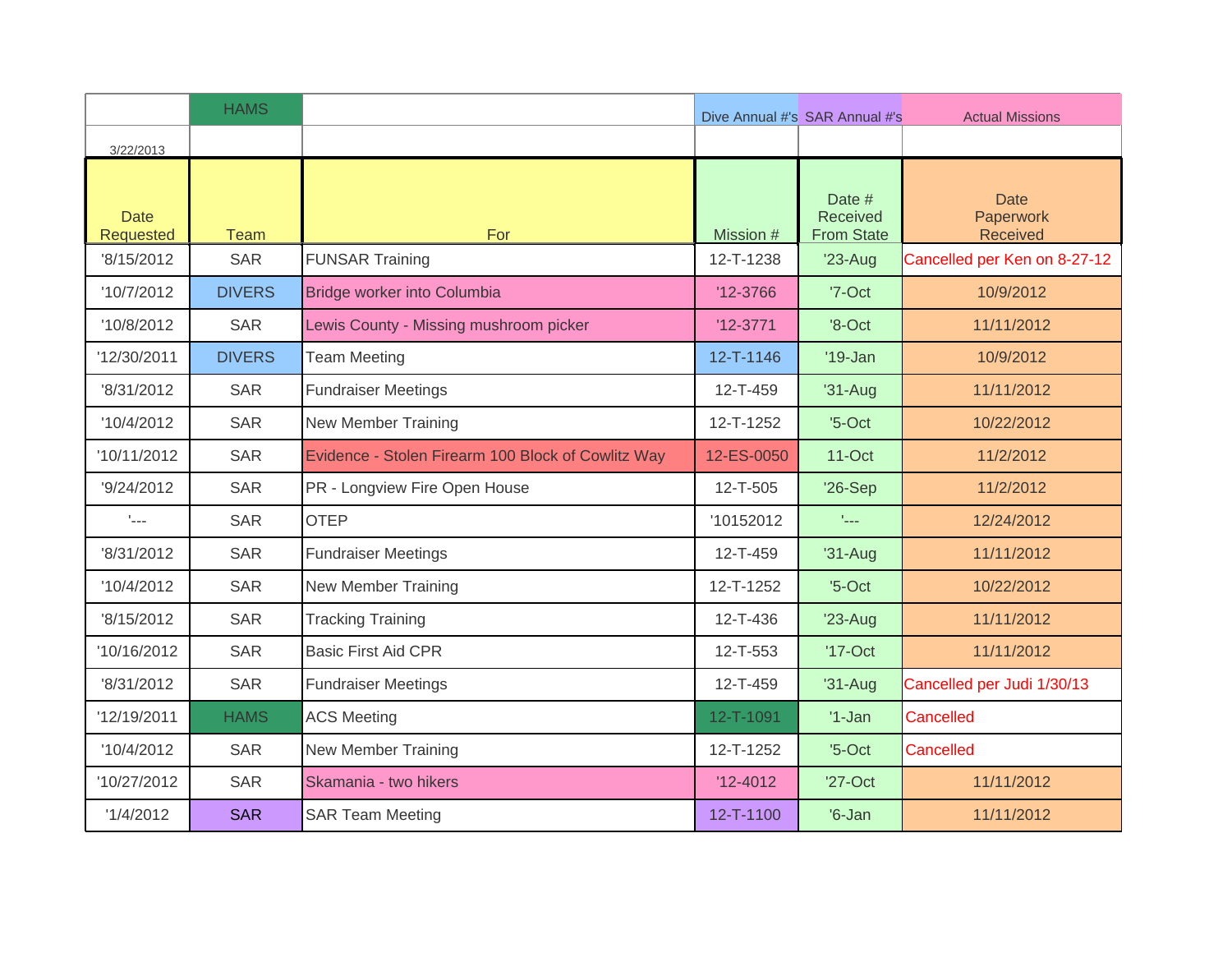|                           | <b>HAMS</b>   |                                    |              | Dive Annual #'s SAR Annual #'s                 | <b>Actual Missions</b>                      |
|---------------------------|---------------|------------------------------------|--------------|------------------------------------------------|---------------------------------------------|
| 3/22/2013                 |               |                                    |              |                                                |                                             |
| <b>Date</b><br>Requested  | <b>Team</b>   | For                                | Mission #    | Date #<br><b>Received</b><br><b>From State</b> | <b>Date</b><br>Paperwork<br><b>Received</b> |
| '12/27/2011               | <b>DIVERS</b> | <b>Team Training</b>               | 12-T-1092    | $'1-Jan$                                       | 11/8/2012                                   |
| '8/31/2012                | <b>SAR</b>    | <b>Fundraiser Meetings</b>         | 12-T-459     | $'31-Aug$                                      | 1/30/2013                                   |
| '1/4/2012                 | <b>SAR</b>    | Project Lifesaver                  | 12-T-1101    | $'6$ -Jan                                      | Cancelled per Judi 1/30/13                  |
| '10/4/2012                | <b>SAR</b>    | <b>New Member Training</b>         | 12-T-1252    | $5-Oct$                                        | Cancelled                                   |
| '11/3/2012                | <b>DIVERS</b> | White boat in Lewis River          | $'12 - 4018$ | '3-Nov                                         | 11/7/2012                                   |
| '10/16/2012               | <b>SAR</b>    | Defensive Driving                  | 12-T-554     | $'17$ -Oct                                     | 12/24/2012                                  |
| '8/31/2012                | <b>SAR</b>    | <b>Fundraiser Meetings</b>         | 12-T-459     | $'31-Aug$                                      | Cancelled per Judi 1/30/13                  |
| '12/19/2011               | <b>HAMS</b>   | <b>ACS Meeting</b>                 | 12-T-1091    | $'1-Jan$                                       | 12/31/2012                                  |
| '10/4/2012                | <b>SAR</b>    | <b>New Member Training</b>         | 12-T-1252    | $5-Oct$                                        | Cancelled                                   |
| '11/9/2012                | <b>DIVERS</b> | Boat flipped - Olequa Heights      | $'12 - 4196$ | '9-Nov                                         | 11/15/2012                                  |
| '11/11/2012               | <b>DIVERS</b> | Carnival Market - vehicle in water | $'12 - 4216$ | $'11-Nov$                                      | 11/15/2012                                  |
| '12/30/2011               | <b>DIVERS</b> | <b>Team Meeting</b>                | 12-T-1146    | $'19$ -Jan                                     |                                             |
| $\mathbf{L}_{\text{max}}$ | <b>SAR</b>    | <b>Board Meeting</b>               | '11122012    | tical.                                         | 12/24/2012                                  |
| '8/31/2012                | <b>SAR</b>    | <b>Fundraiser Meetings</b>         | 12-T-459     | $'31-Aug$                                      | 12/24/2012                                  |
| '10/4/2012                | <b>SAR</b>    | <b>New Member Training</b>         | 12-T-1252    | $5-Oct$                                        | Cancelled                                   |
| '9/24/2012                | <b>SAR</b>    | Hike & Search Technique Training   | 12-T-506     | $'26-Sep$                                      | 12/24/2012                                  |
| '12/27/2011               | <b>DIVERS</b> | <b>Team Training</b>               | 12-T-1092    | $'1$ -Jan                                      | 11/19/2012                                  |
| '8/31/2012                | <b>SAR</b>    | <b>Fundraiser Meetings</b>         | 12-T-459     | $'31-Aug$                                      | Cancelled per Judi 1/30/13                  |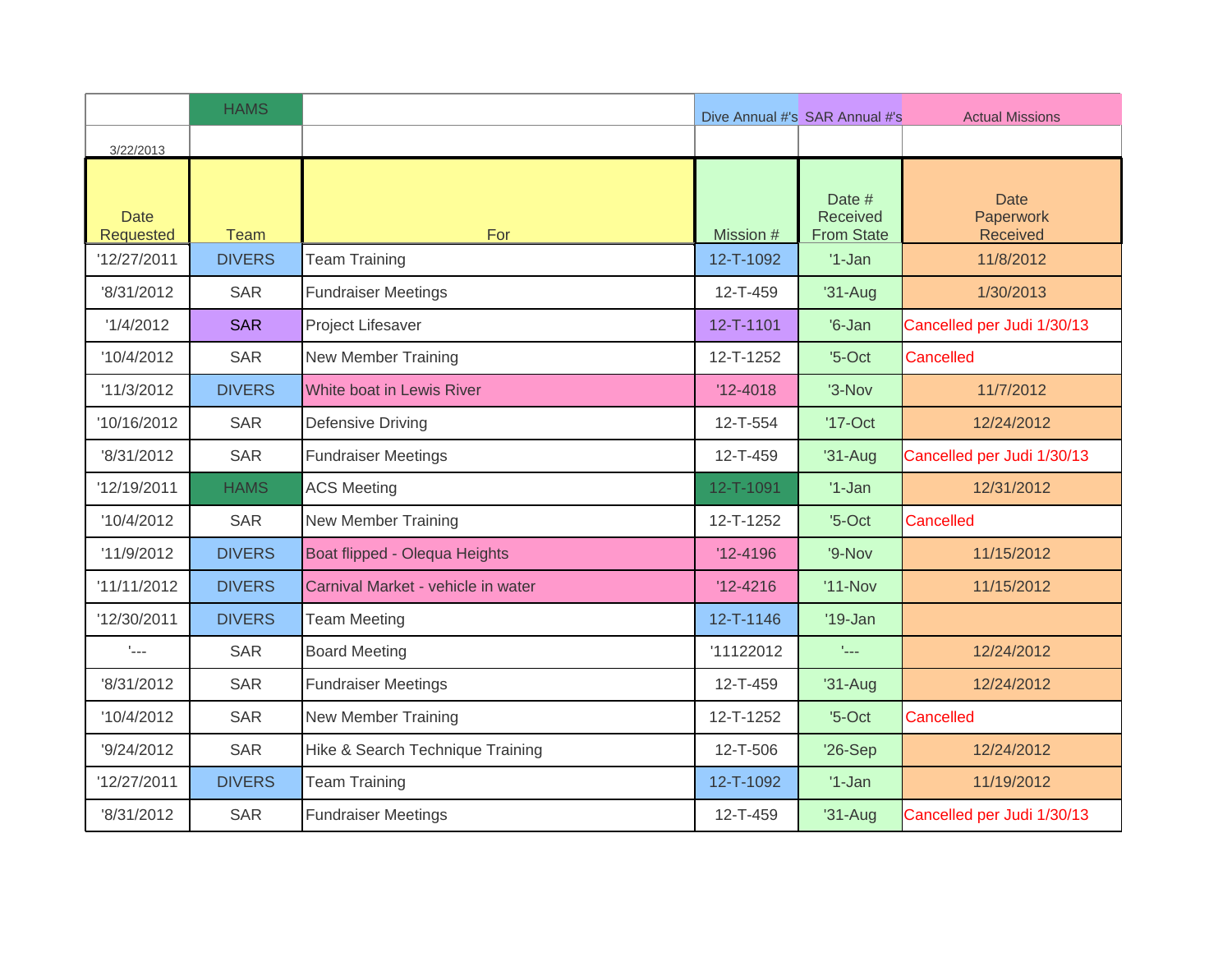|                                 | <b>HAMS</b>   |                              |              | Dive Annual #'s SAR Annual #'s          | <b>Actual Missions</b>                      |
|---------------------------------|---------------|------------------------------|--------------|-----------------------------------------|---------------------------------------------|
| 3/22/2013                       |               |                              |              |                                         |                                             |
| <b>Date</b><br><b>Requested</b> | <b>Team</b>   | For                          | Mission #    | Date #<br>Received<br><b>From State</b> | <b>Date</b><br>Paperwork<br><b>Received</b> |
| '11/22/2012                     | <b>DIVERS</b> | Dike Road, Woodland          | $'12 - 4347$ | '22-Nov                                 | 12/10/2012                                  |
| '10/4/2012                      | <b>SAR</b>    | New Member Training          | 12-T-1252    | $5-Oct$                                 | Cancelled                                   |
| $\mathbf{L}_{\text{max}}$       | <b>SAR</b>    | <b>Board Meeting</b>         | '11232012    | t <sub>ana</sub>                        | 12/24/2012                                  |
| '1/4/2012                       | <b>SAR</b>    | <b>SAR Team Meeting</b>      | 12-T-1100    | $'6$ -Jan                               | 12/24/2012                                  |
| '8/31/2012                      | <b>SAR</b>    | <b>Fundraiser Meetings</b>   | 12-T-459     | $'31-Aug$                               | Cancelled per Judi 1/30/13                  |
| '10/4/2012                      | <b>SAR</b>    | <b>New Member Training</b>   | 12-T-1252    | $5-Oct$                                 |                                             |
| '9/24/2012                      | <b>SAR</b>    | Work Party at RIZAD          | 12-T-507     | $'26-Sep$                               | 12/24/2012                                  |
| '11/15/2012                     | <b>SAR</b>    | PR - Christmas Parade        | 12-T-599     | $'16-Nov$                               | 12/24/2012                                  |
| '11/15/2012                     | <b>HAMS</b>   | Walk-N-Knock Food Drive      | 12-T-598     | '16-Nov                                 | 12/31/2012                                  |
| '12/2/2012                      | <b>SAR</b>    | Skamania - Mushroom picker   | $'12 - 4450$ | $'2$ -Dec                               | 12/24/2012                                  |
| '11/26/2012                     | <b>SAR</b>    | <b>Technical Rope Rescue</b> | 12-T-610     | '28-Nov                                 | Cancelled                                   |
| '8/31/2012                      | <b>SAR</b>    | <b>Fundraiser Meetings</b>   | 12-T-459     | $'31-Aug$                               | 12/24/2012                                  |
| '1/4/2012                       | <b>SAR</b>    | Project Lifesaver            | 12-T-1101    | $'6$ -Jan                               | Cancelled                                   |
| '10/4/2012                      | <b>SAR</b>    | New Member Training          | 12-T-1252    | $5-Oct$                                 | Cancelled                                   |
| '11/15/2012                     | <b>SAR</b>    | <b>Holiday Dinner Party</b>  | 12-T-600     | '16-Nov                                 |                                             |
| '12/10/2012                     | <b>SAR</b>    | Skamania - Hikers            | $'12 - 4528$ | '10-Dec                                 | 12/24/2012                                  |
| '12/30/2011                     | <b>DIVERS</b> | <b>Team Meeting</b>          | 12-T-1146    | $'19$ -Jan                              | 12/10/2012                                  |
| '8/31/2012                      | <b>SAR</b>    | <b>Fundraiser Meetings</b>   | 12-T-459     | $'31-Aug$                               | Cancelled                                   |